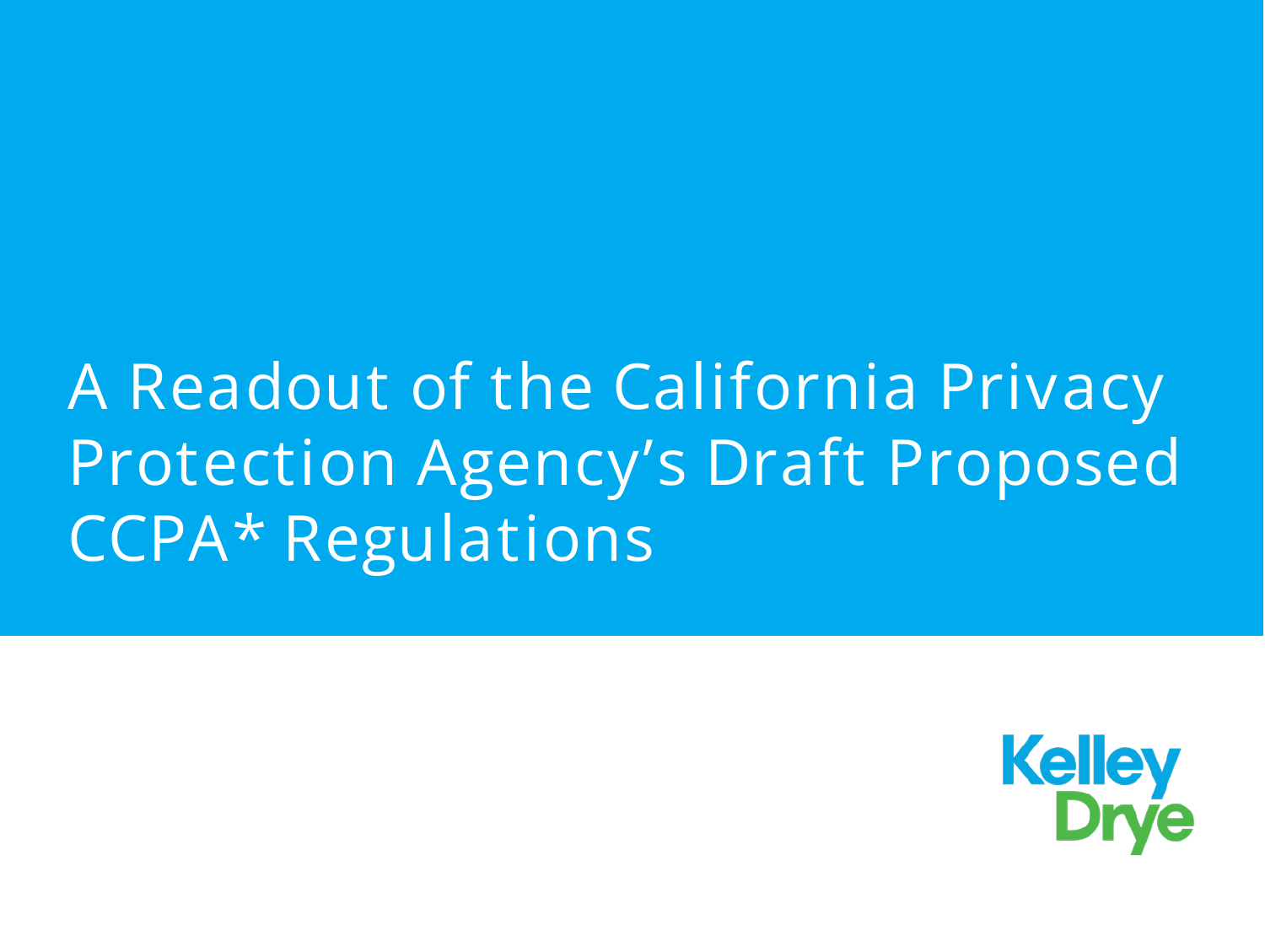#### Agenda

- I. Overview and Regulatory Process
- II. Key changes in these regulations
	- A. Business Obligations
		- Obtaining Consent
		- Notice at Collection
		- Data Subject Rights
	- B. Service Providers, Contractors and Third Parties
	- C. Opt-out Preference Signals
	- D. Enforcement
- III. Takeaways

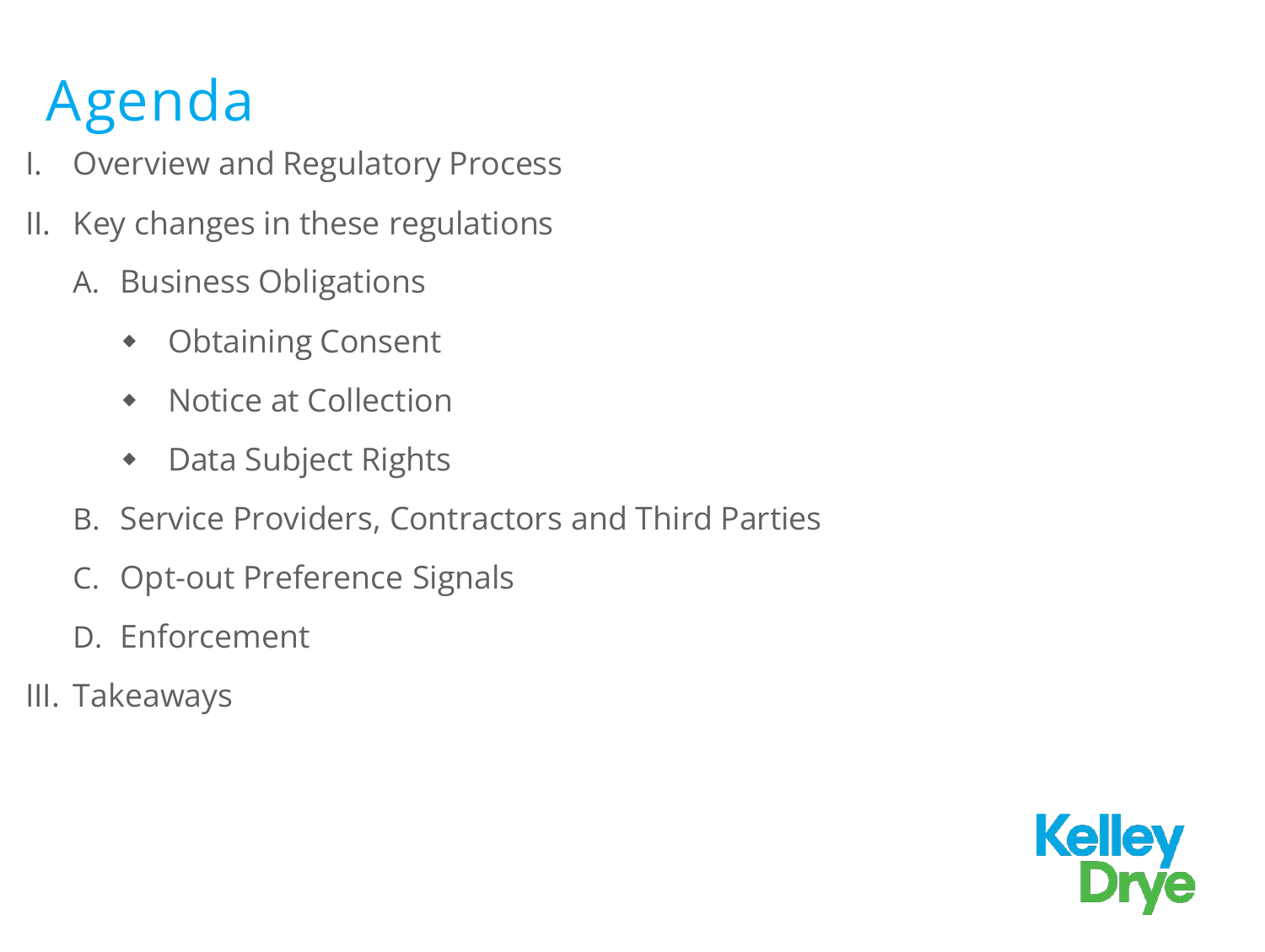#### Overview and Process

- Draft regulations were posted as part of materials for the June 8 Meeting.
- CPPA will commence formal rulemaking by filing Notice of Proposed Actions (NOPA), marking the first day of the formal rulemaking process.
- Initial comment period will run at least 45 days and the CPPA will hold a public hearing.
- CPPA's talktrack is that the proposed regulations are less creating new requirements than clarifying existing requirements.
- Final rules will not be adopted by July 1, and not enforcement before then.
- Until CPRA enforcement begins, existing CCPA rules, regulations, and definitions will be used for enforcement.
- How likely are these regulations to change?

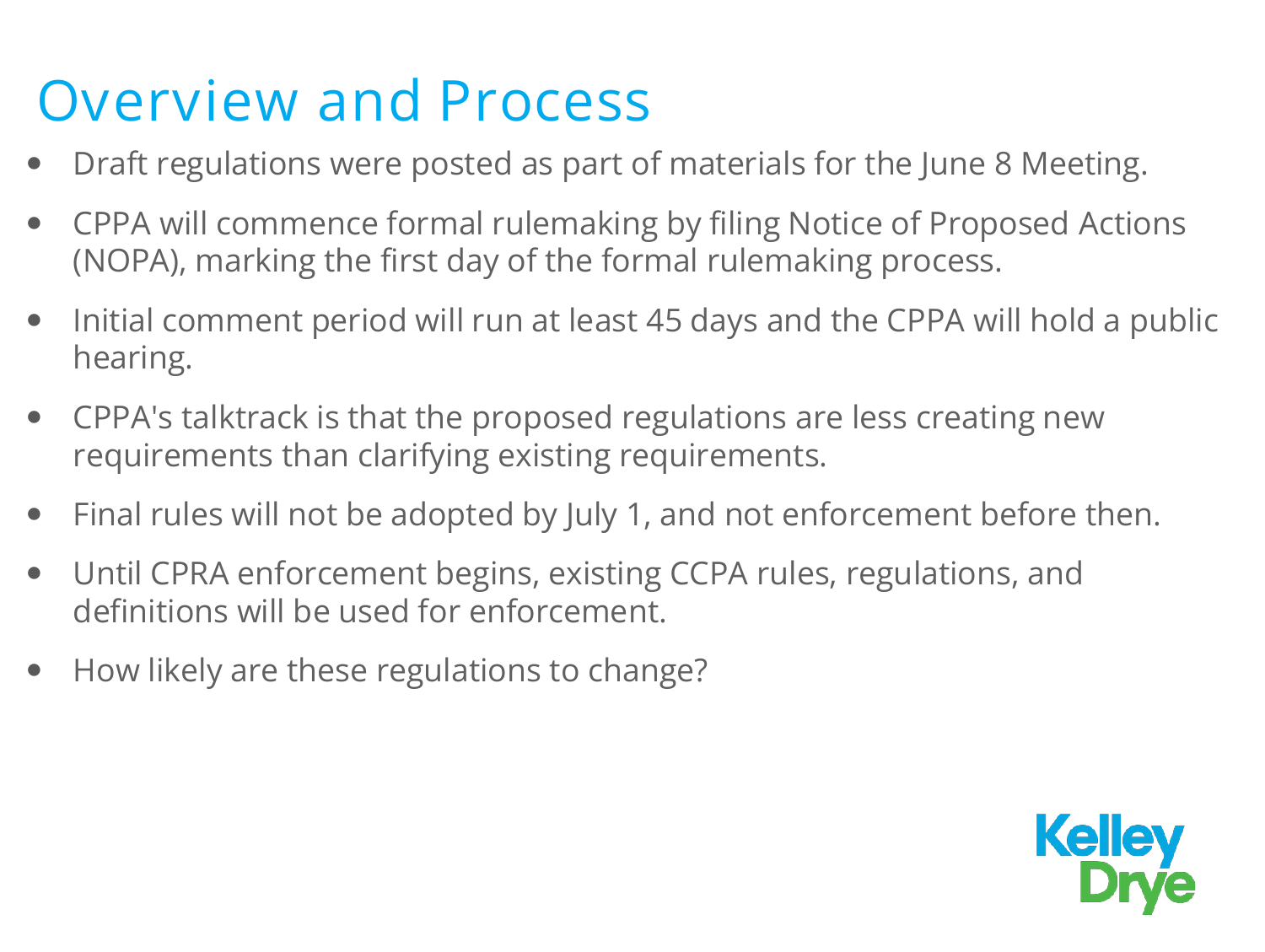#### Consent

- In the proposed regulations, consent is dependent on "average consumer expectations" when PI was collected.
- Otherwise, "explicit consent" is required for further processing.
- Explicit consent is also required for any processing not disclosed in its "notice at collection" or for any additional use.
- Explicit consent is not defined, but "consent" in CPRA refers to granular opt-in consent without dark patterns.
- Examples: location on flashlight app.
- What does this mean for ad tech and personalized advertising?:
	- Would an average consumer expect a pixel?
	- CPPA further explains: CCPA does not require that businesses obtain opt-in consent for the sale of personal information

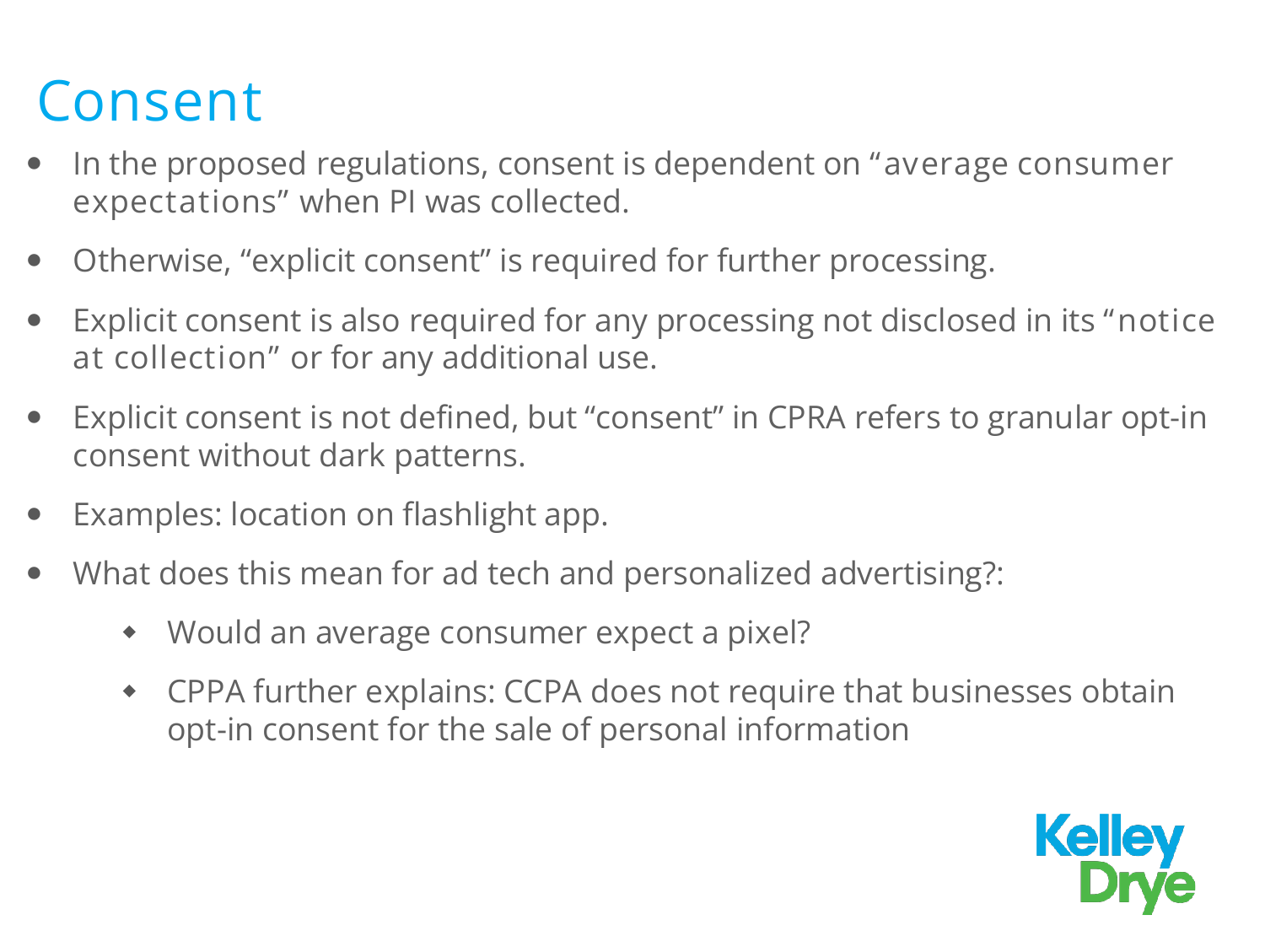#### Dark Patterns

1. Unclear Choices

#### Not Acceptable



2. Requiring extra steps to opt out



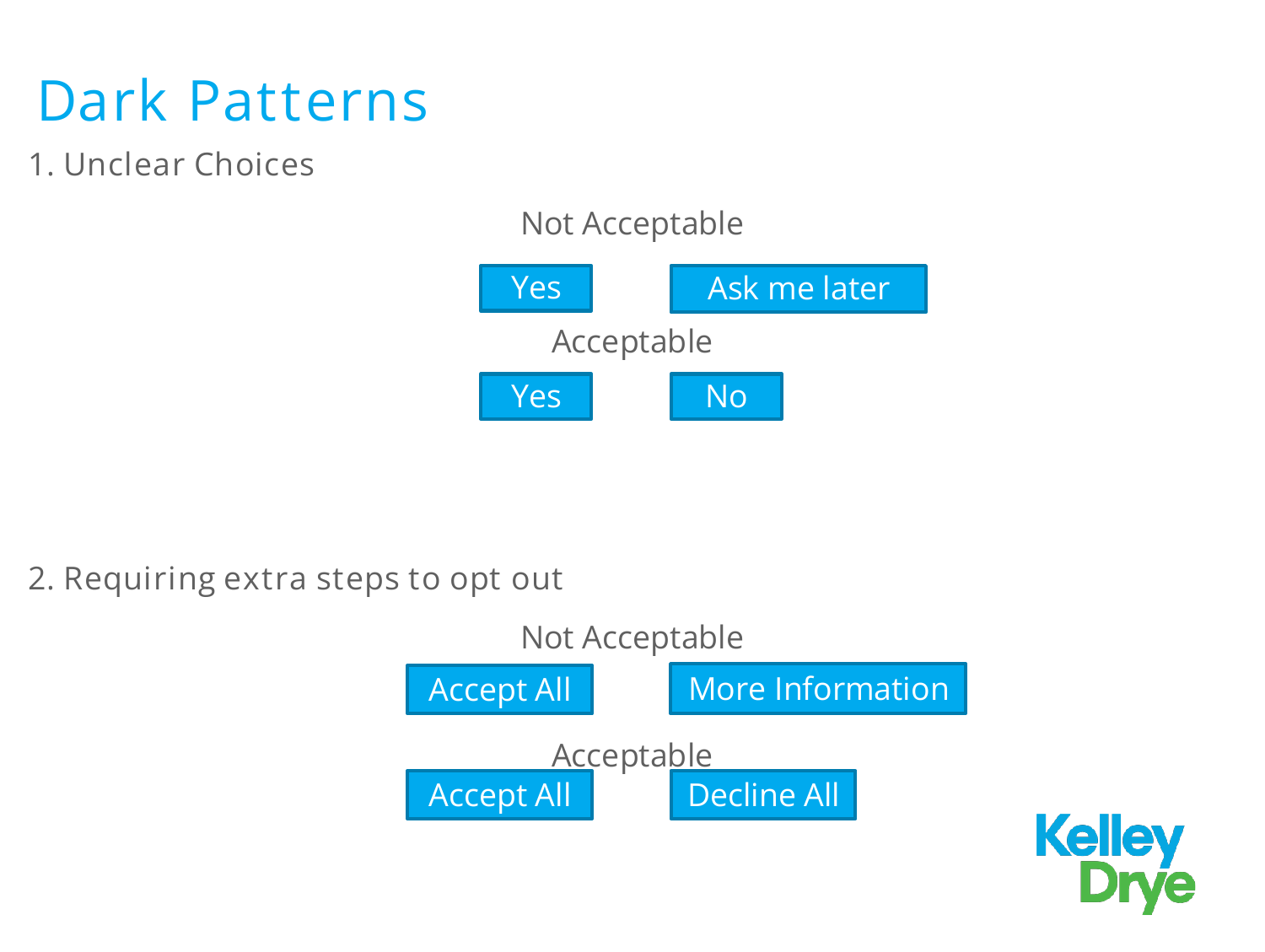#### Notice at Collection: Privacy Policy

- A business must include the following information in its notice at collection:
	- the categories of sensitive personal information collected;
	- whether the categories of personal information listed are sold or shared; and
	- the length of time the business intends to retain each category of personal information listed (or the criteria used to determine the retention period).
- Not sufficient:
	- Directing consumers to the top of a privacy policy is not sufficient. Deep Link required.
	- Cookie banners

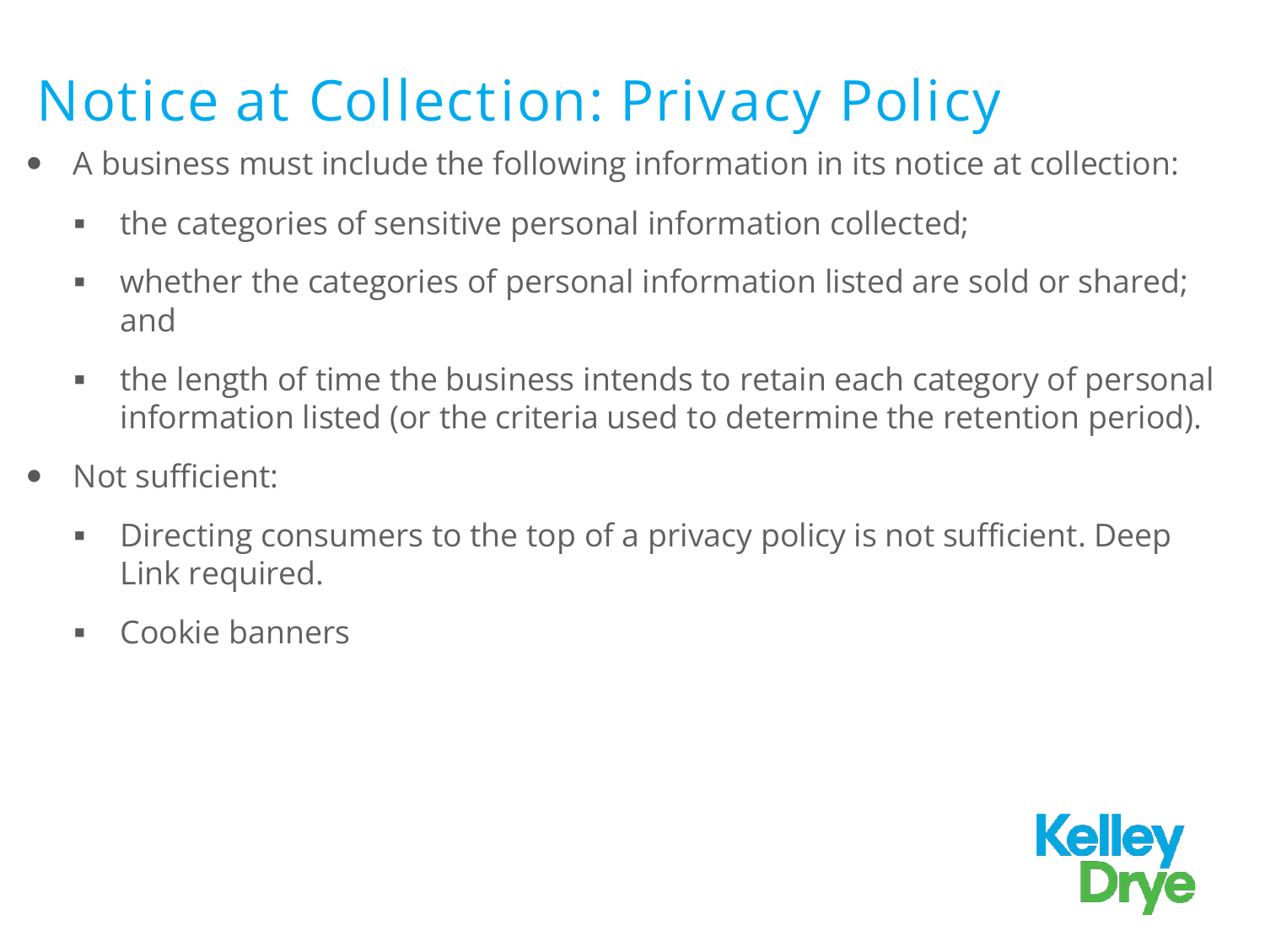#### Notice at Collection: Naming Third Parties

*A "first party may allow another business, acting as a third party, to control the collection of personal information from consumers browsing the first party's website. Both the first party that allows the third parties to collect personal information via its website, as well as the third party controlling the collection of personal information, shall provide a notice at collection."*

- Applicable when more than one party controls PI collection (e.g. digital ads).
- "Notice at collection" would need to include "the names of all third parties" or third party's business practices.
	- Ex: Company A has a third party analytics tag on its website. Third party analytics company's obligations?
- Rationale: Entities in contractual relationships can "work together."
- First party and third party would need to honor opt outs of sale/sharing.
- Do both first party and third party need to provide notice at collection?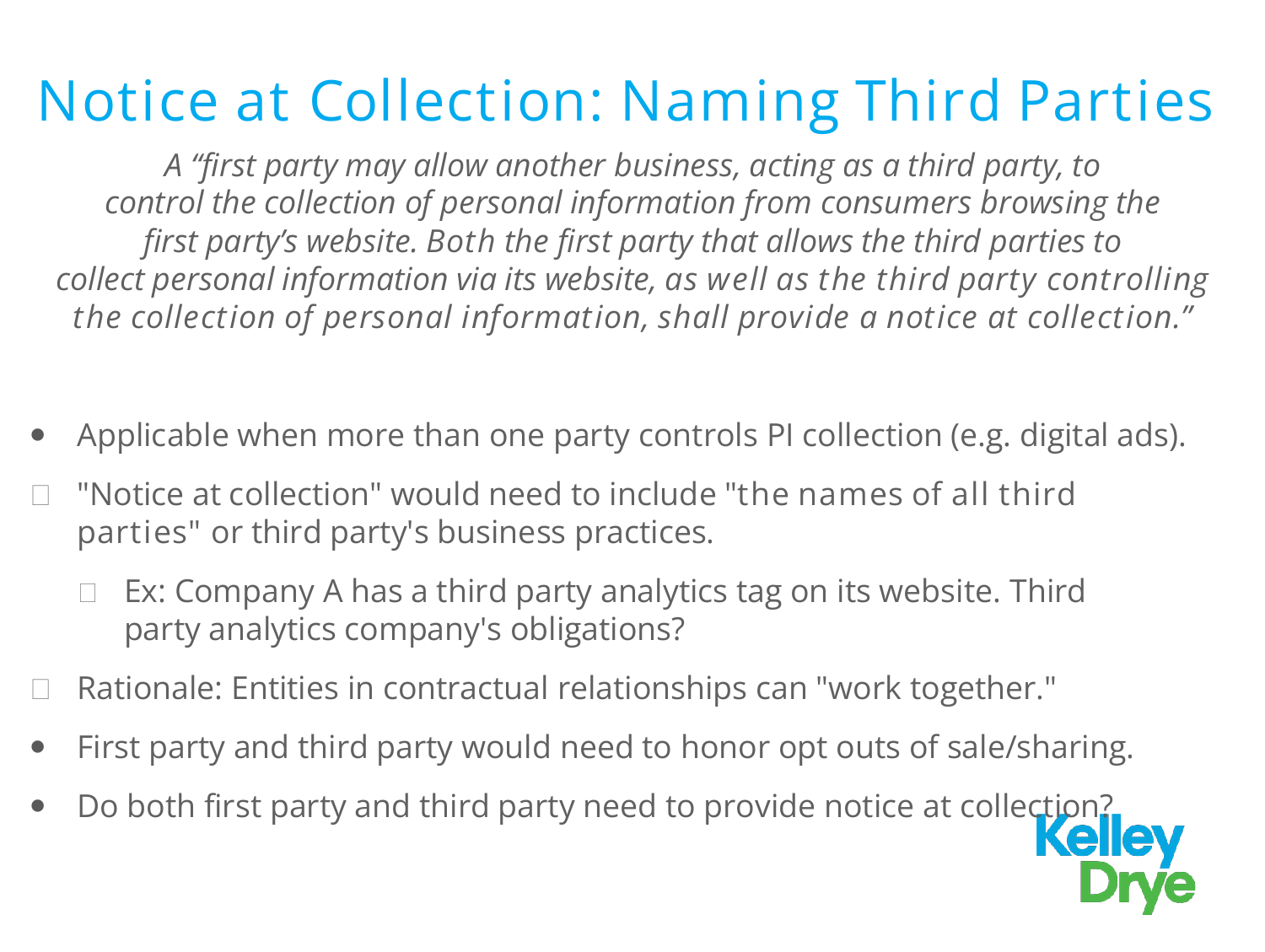#### Data Subject Rights: Biggest Changes

- Right to Know/Access
	- Extending look-back period past 12-months to Jan. 1, 2022.
	- Exemption: "impossible or involves disproportionate effort."
- Right to Delete
	- **Instruct Service Providers/Contractors to delete & notify third parties to** delete.
	- Exemption: "impossible or involves disproportionate effort."
- "Impossible or involves disproportionate effort" now has a set standard:
	- A detailed explanation that includes enough facts to give a consumer a meaningful understanding as to why the business cannot comply with the request*.*

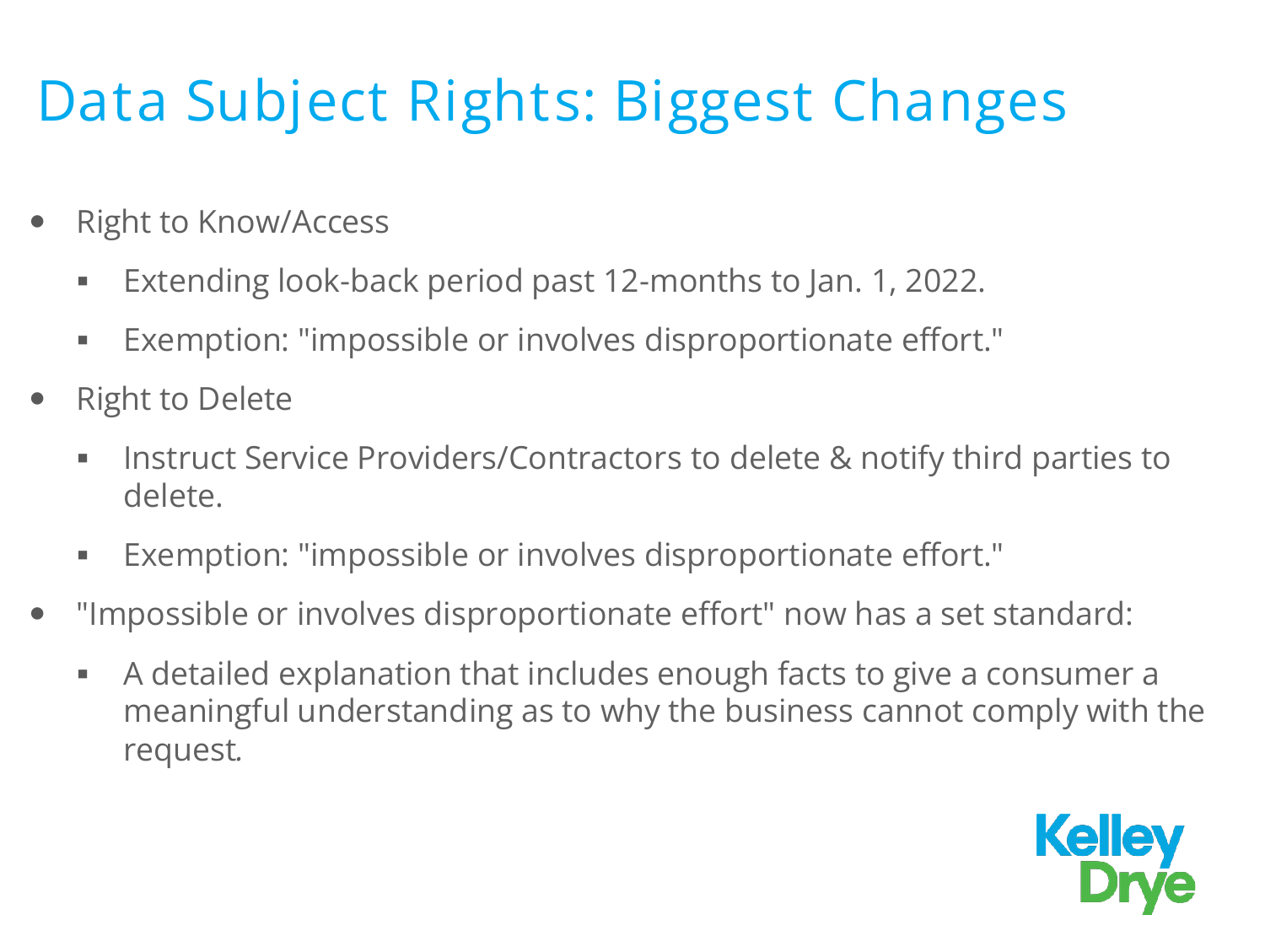#### Data Subject Rights: Right to Correct

- In determining accuracy of the information, a business may consider the "totality of the circumstances," which include:
	- (i) the nature of the personal information;
	- (ii) how the business obtained the contested information; and
	- (iii) documentation relating to the accuracy of the information.
- Propagating correction: instruct Service Providers and Contractors.
- Deletion as alternative for consumer and business.
- Request to note that information is contested in records.
- When not the source of information, name the source.
- Confirmation of correction.

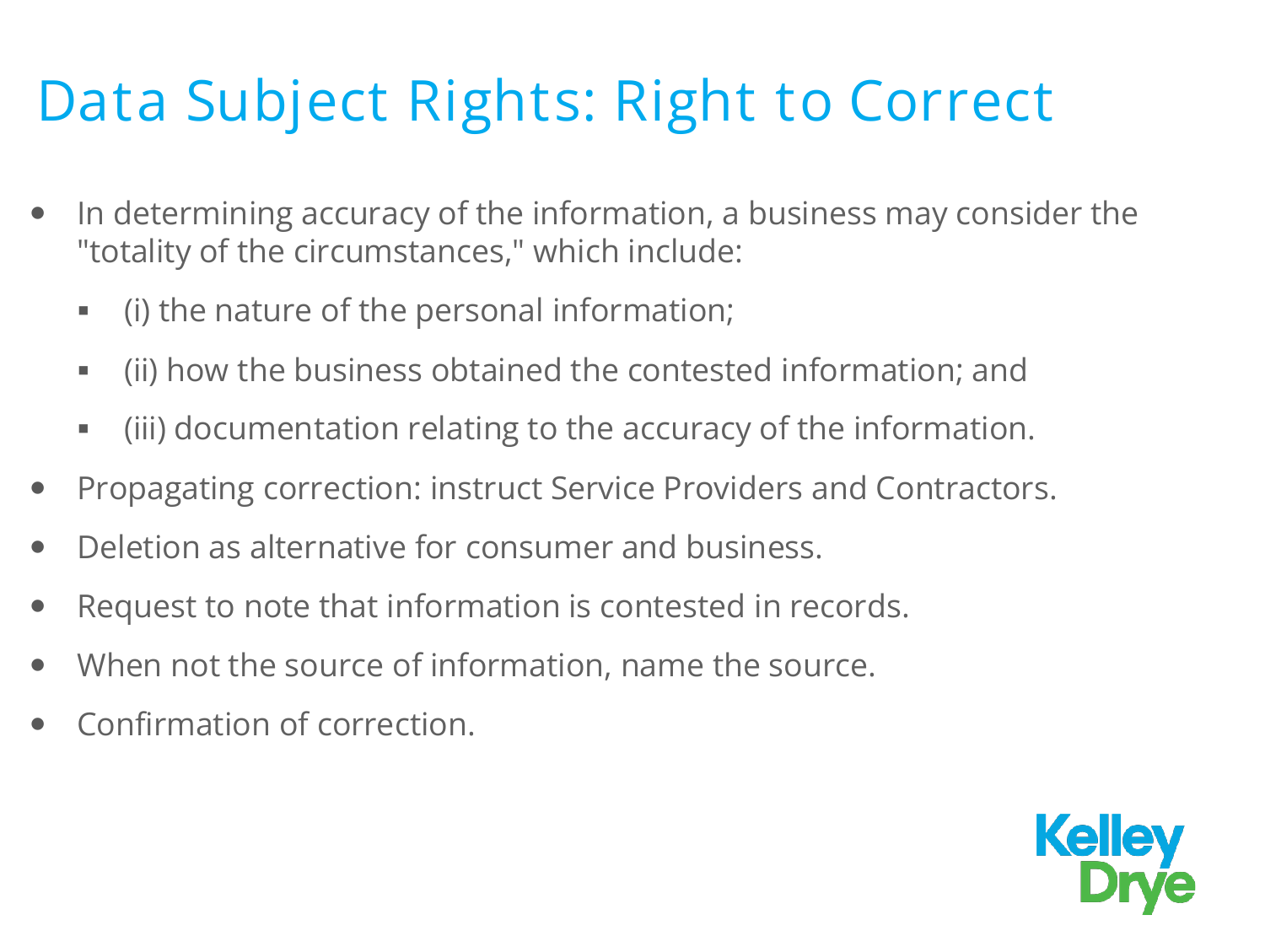#### Data Subject Rights: Opt-Out

- Providing a means by which the consumer can confirm that their request to opt-out of sale/sharing has been processed by the business.
	- For example, the business may display on its website "Consumer Opted Out of Sale/Sharing" or display through a toggle or radio button that the consumer has opted out of the sale of their personal information.
- A notification or tool regarding cookies, such as a cookie banner or cookie controls, is not by itself an acceptable method for submitting requests to limit because cookies concern the collection of personal information and not necessarily the use and disclosure of sensitive personal information. An acceptable method for submitting requests to limit must address the specific right to limit.

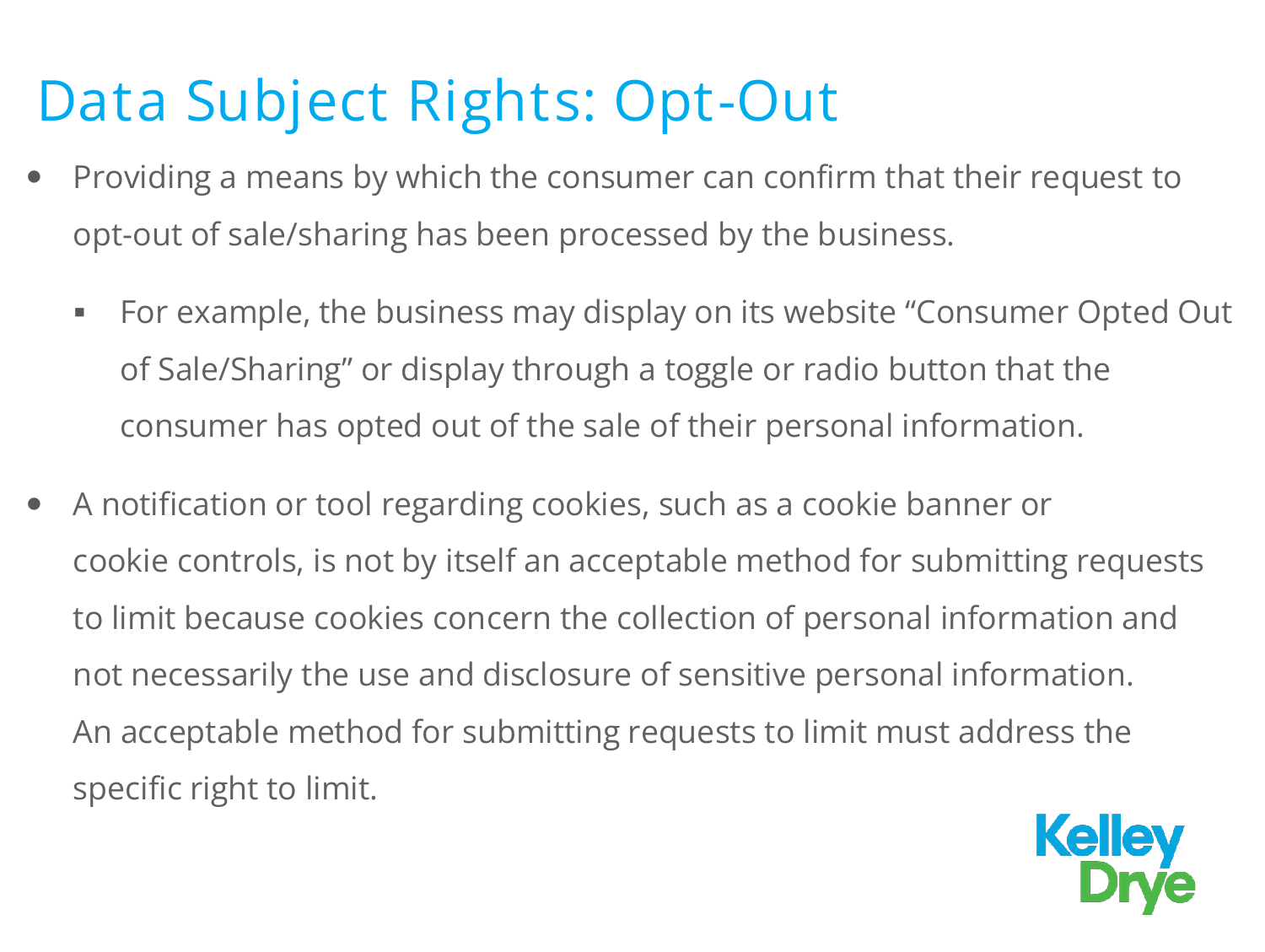#### Data Subject Rights: Limit the Use of My Sensitive Personal Information

- Requirement of a link similar to Do Not Sell.
- As soon as feasibly possible, but no later than 15 days to limit the use of sensitive PI.
- Obligations to notify service providers, contractors, and third parties.
- Offering a confirmation that the request has been processed.

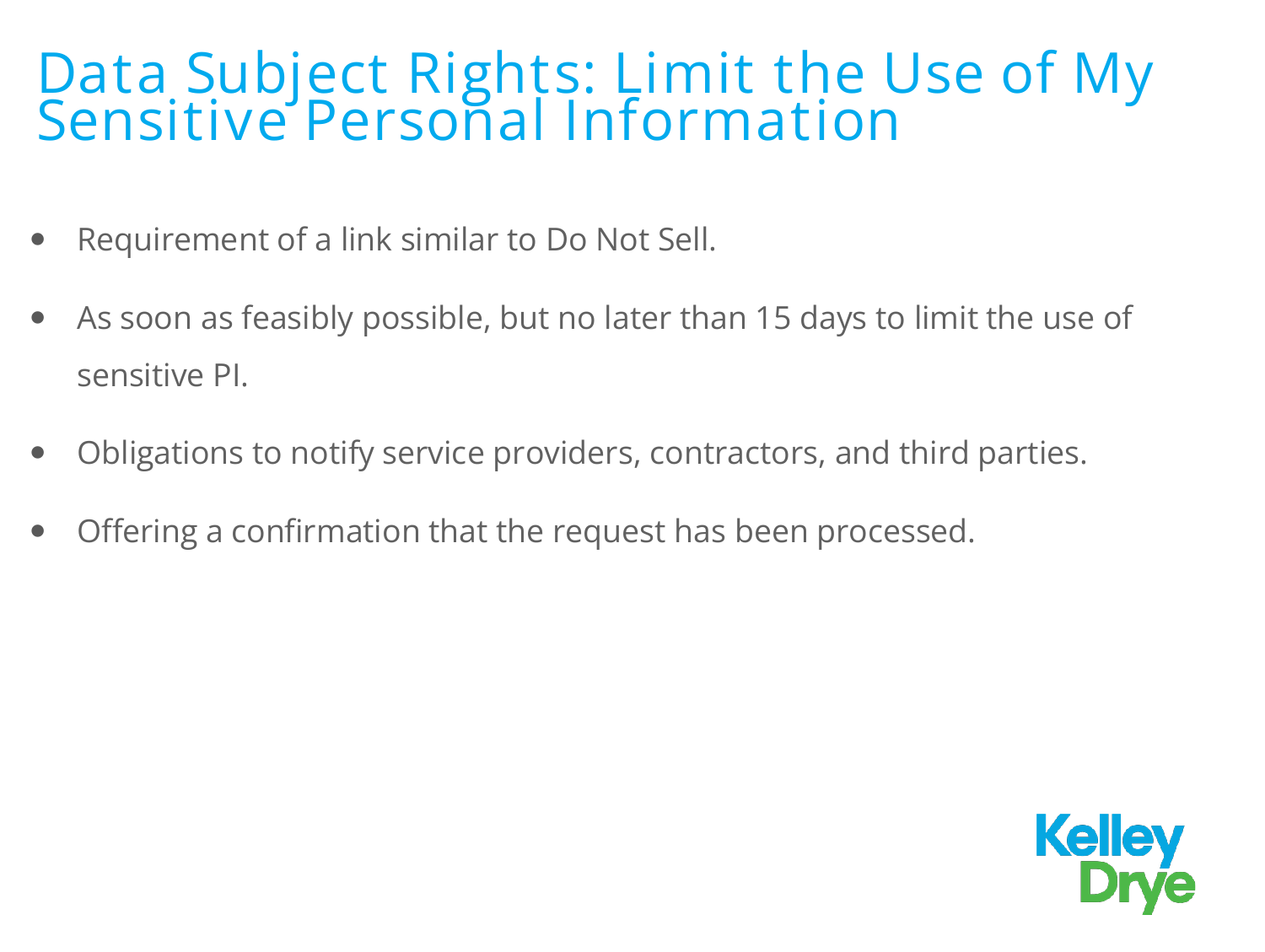#### Alternative Opt Out Link and Icon

- Would your company be required to place BOTH a "Do Not Sell or Share My Personal Information" and a "Limit the Use of My Sensitive Personal Information" links?
- If so, the alternative opt out link and icon may be an option.
- Title the link, "Your Privacy Choices" or "Your California Privacy Choices"
- Include the following opt-out icon to the right or left of the title in approximately the same size as any other icons on the page



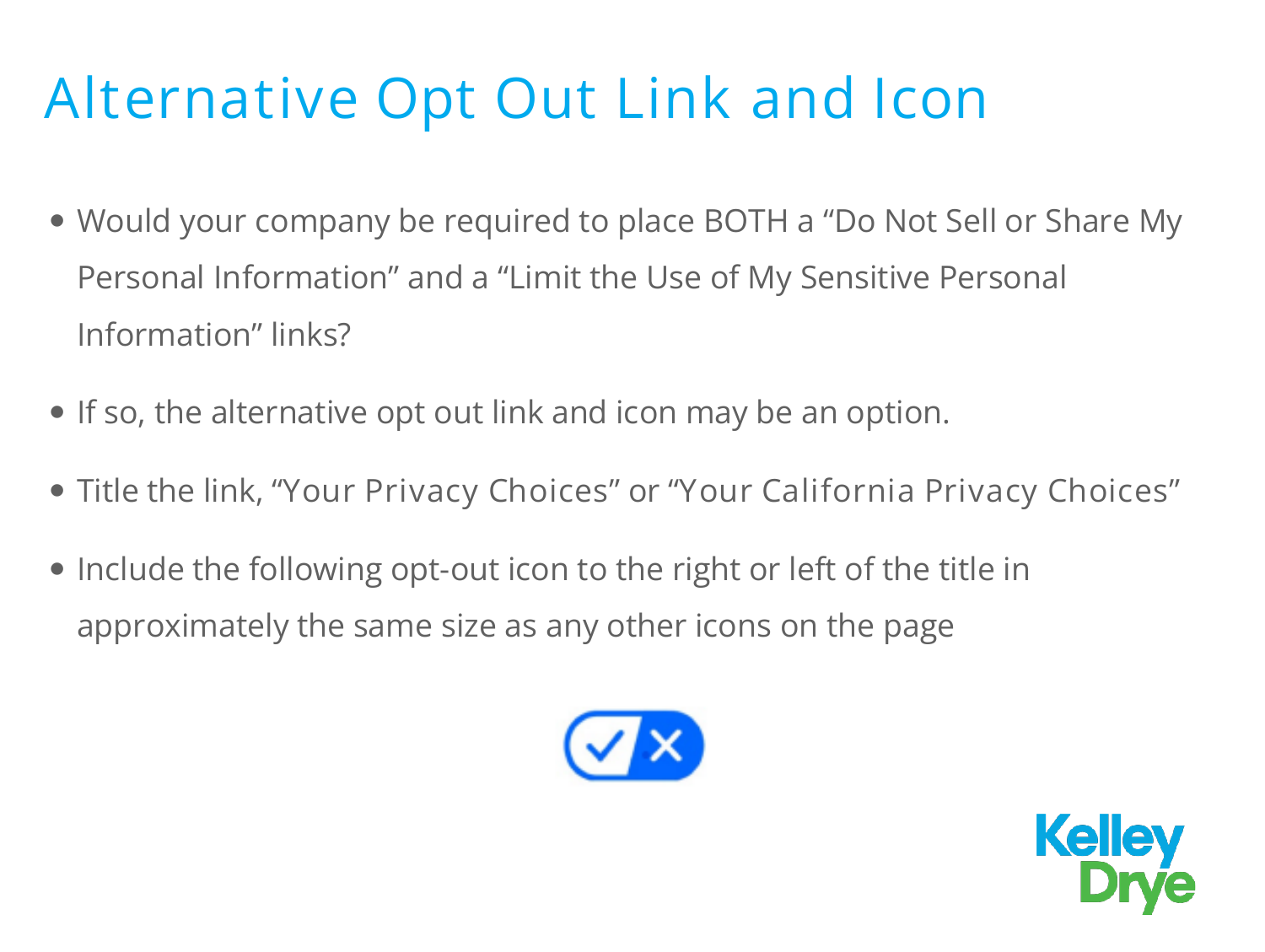#### Propagating Data Subject Rights

|                               | Deletion                                                                  | Correction   | Opt-Out of<br>Sale/Sharing | Limit Use of Sensitive<br>P <sub>1</sub> |
|-------------------------------|---------------------------------------------------------------------------|--------------|----------------------------|------------------------------------------|
| <b>Businesses</b>             |                                                                           |              |                            |                                          |
| Perform request               | $\sf X$                                                                   | $X^*$        | $\chi$                     | $\chi$                                   |
| Instruct/Notify SP/K          | $\mathsf{X}$                                                              | $\mathsf{X}$ |                            | $\mathsf{X}$                             |
| Instruct/Notify 3P            | $\mathsf{X}^{\star}$                                                      |              | $\sf X$                    | $\sf X$                                  |
| Service Providers/Contractors |                                                                           |              |                            |                                          |
| Perform request               | $\sf X$                                                                   | $\chi$       |                            | $\chi$                                   |
| Instruct/Notify SP/K          | X (any sub SP/K<br>and other SP/K<br>separate from<br>business, unless *) |              |                            |                                          |
| Instruct/Notify 3P            | X (if not at direction<br>of business, unless<br>$\star$ )                |              |                            |                                          |
| <b>Third Parties</b>          |                                                                           |              |                            |                                          |
| Perform request               | $\sf X$                                                                   |              | $\boldsymbol{\mathsf{X}}$  | $\mathsf{X}$                             |
| Instruct/Notify SP/K          |                                                                           |              | $\mathsf{X}$               | X (if disclosed to)                      |
| Instruct/Notify 3P            |                                                                           |              | $\boldsymbol{\mathsf{X}}$  | X (if disclosed to)                      |

\* unless impossible or involves disproportionate effort

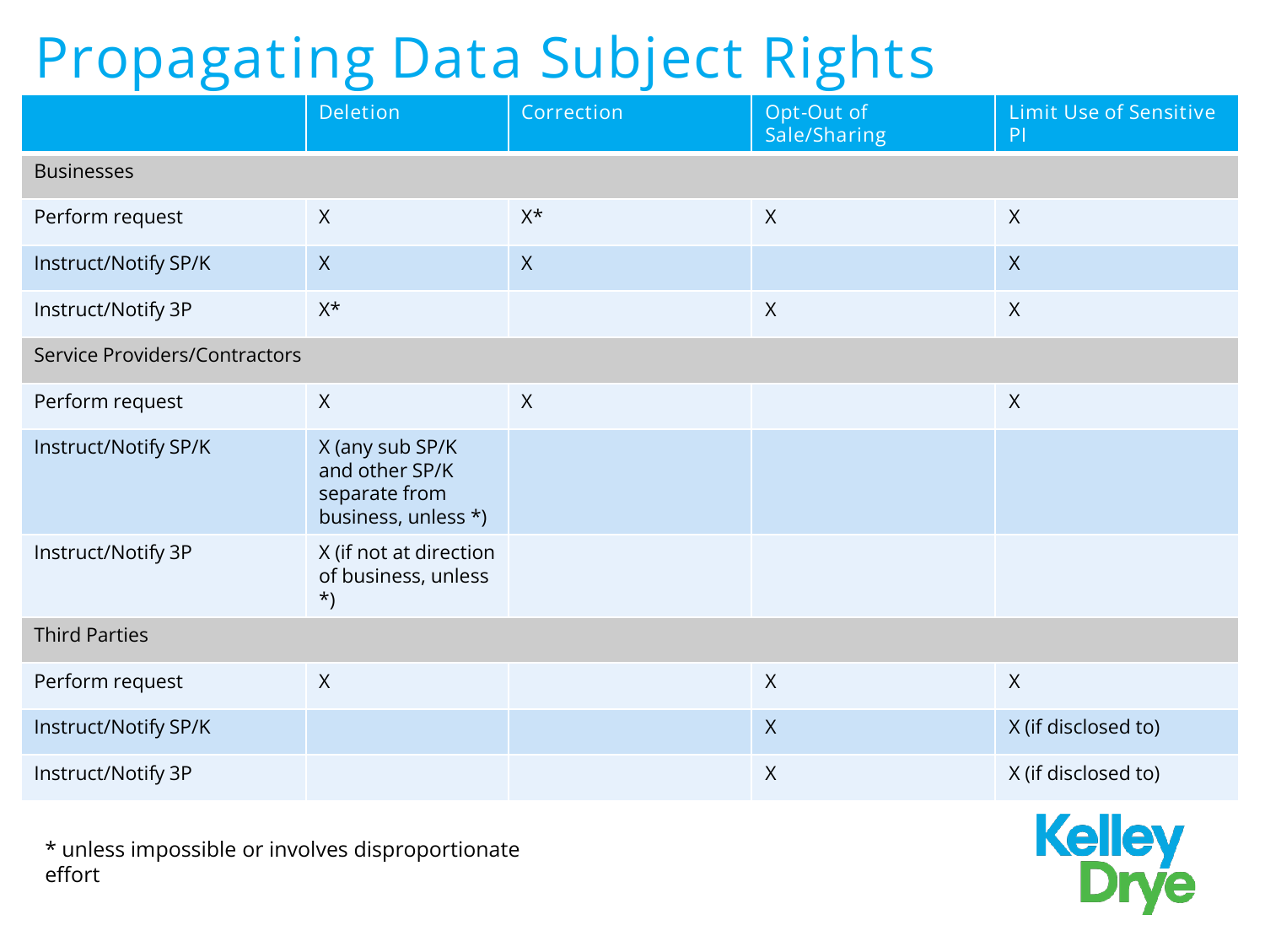#### Service Provider: DPA Implications

- Very granular contract requirements, beyond what most current privacy addenda (or technology provider terms and conditions) look like today, and include:
- Identify which specific business purposes and services are required for processing the business's personal information; cannot be stated generally with reference to the agreement, but rather requires a specific description.
- Regs suggest that a one-size-fits-all DPAs for all vendors processing personal information for different business purposes or functions might not be sufficient—very concerning from a resource and practicality standpoint.
- Note CPRA imposes similar contract requirements on business relationship with third parties.

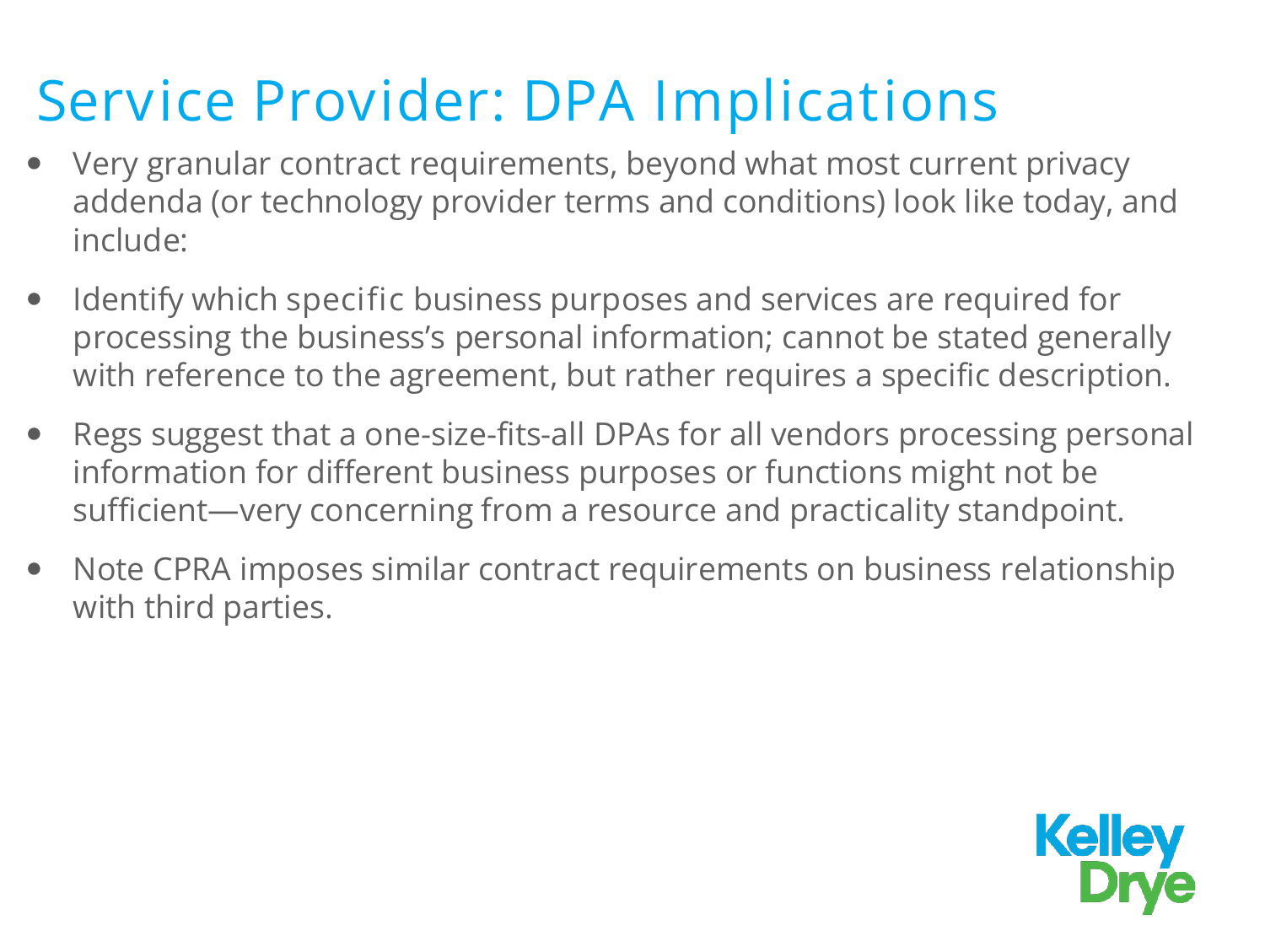#### Service Provider: Business Intrudes

- Contract requires service provider or contractor to comply with all applicable sections of the CCPA and the regs (e.g., help business with DSRs; implementation of security procedures).
- Business has right to take reasonable and appropriate steps to ensure that service provider is performing its obligations.
	- Reasonable and appropriate steps may include ongoing manual reviews and automated scans of the service provider's system and regular assessments, audits, or other technical and operational testing at least once every 12 months.
- Notification to business within 5 business days if the service provider determines it cannot meet its obligations.
- CPPA can evaluate whether the business conducted any due diligence to support a reasonable belief of privacy compliance, and whether and how the business enforces its contract terms, including performing audits.

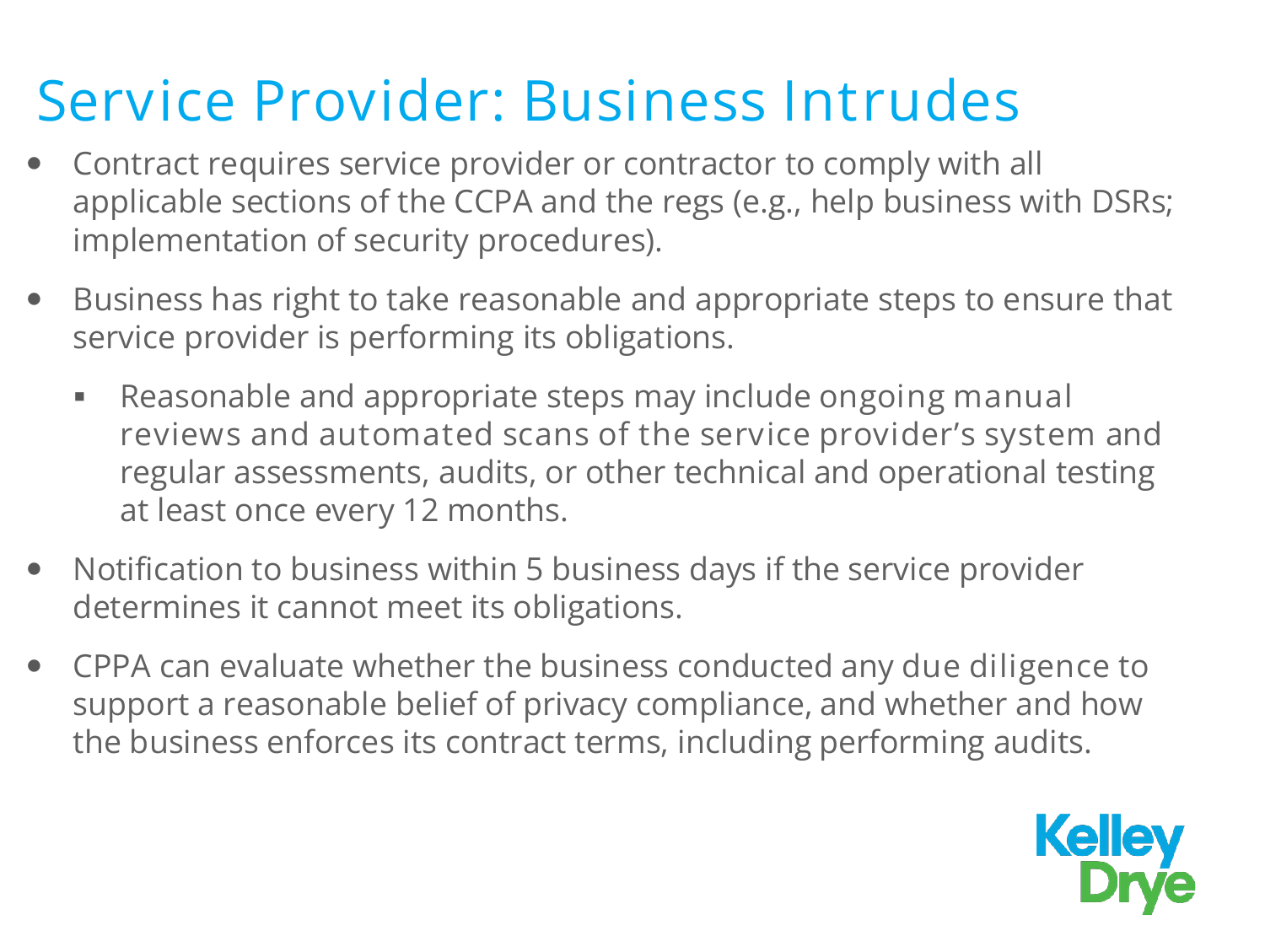#### Service Provider: Ad Tech Implications

- Service provider/Contractor cannot contract with a business to provide crosscontextual behavioral advertising (CCBA).
	- "A person who contracts with a business to provide [CCBA] is a third party and not a service provider or contractor."
- What's new?
	- The examples suggest CCBA is defined broadly.
	- Regs do not contemplate:
		- $\bullet$  Inquiry into commitments made by the vendor.
		- Availability of other business purposes related to advertising.

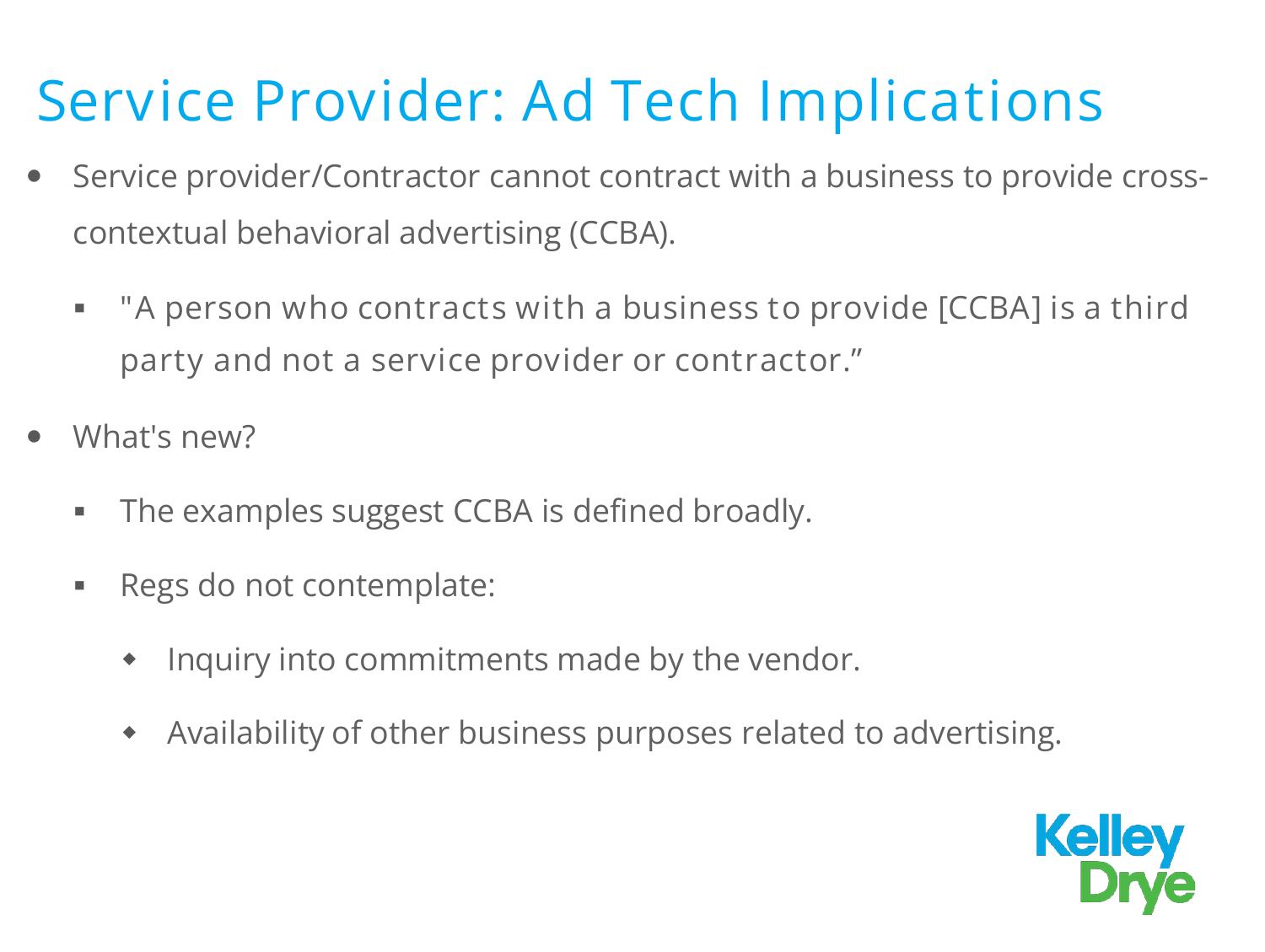#### Service Provider: Examples

- Examples of what Service Providers can do:
	- Company hires a social media company as a service provider to advertise on the social media company's platform. Social media company can provide non-personalized advertising services on its platform based on aggregated or demographic information, but not business's customer PI list to identify users on the platform to serve ads.
	- Company hires ad agency as a service provider. OK for agency to use company PI to provide contextual advertising services.

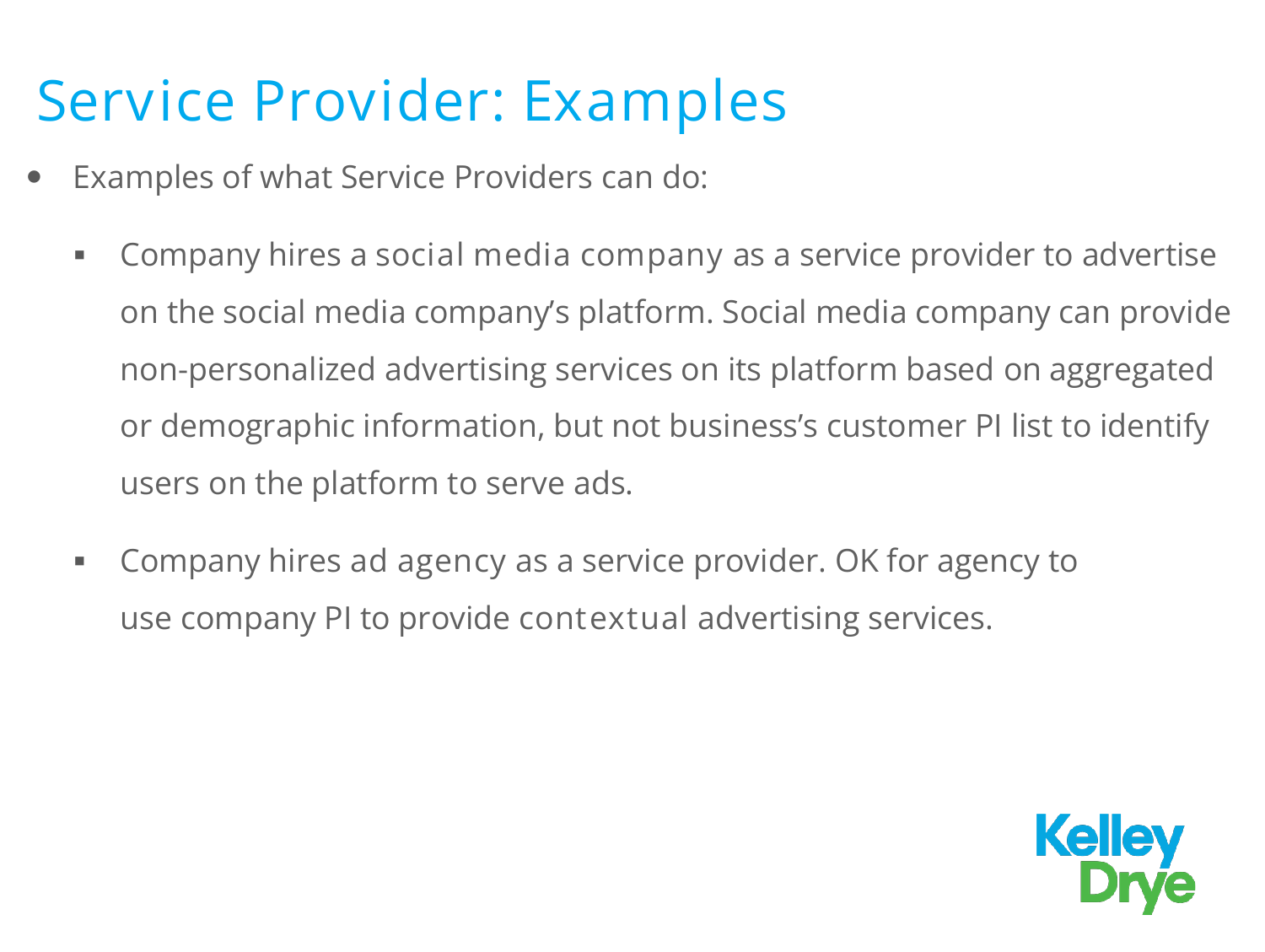#### Service Providers: Internal Use

- Service provider is restricted from using customer PI for its own purposes, except for internal use to build or improve the quality of its services, provided that the service provider does not use the PI to perform services on behalf of another person.
- Examples suggest that where service provider uses are to facilitate personalized advertising or data sales, they would not fit within a service provider/contractor role.

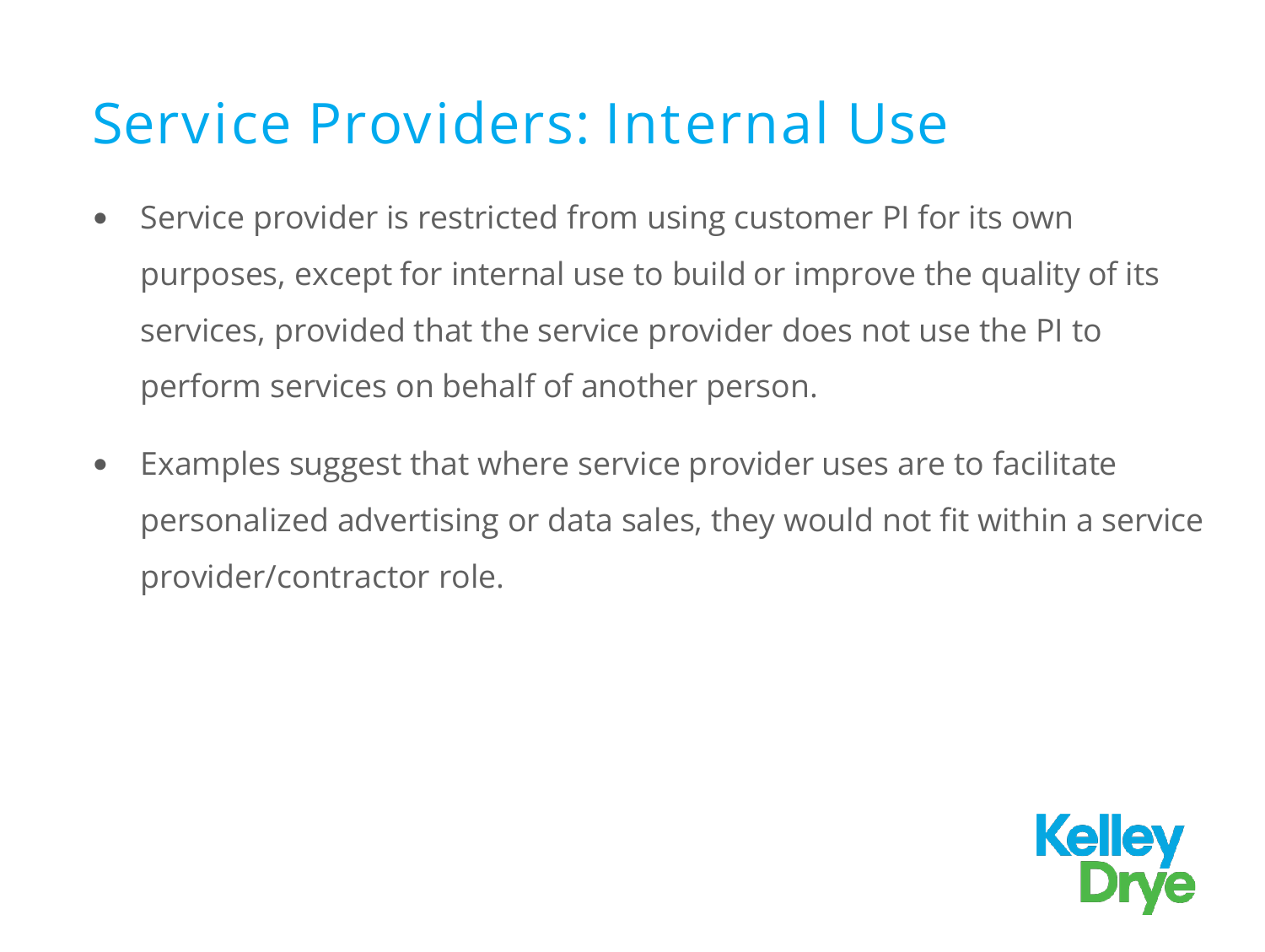#### Opt-Out Preference Signals (GPC-->OOPS)

- Simple, easy to-use method that allows automatic opt-out of sale/sharing with all businesses consumers interact with online rather than via individual requests with each business.
- Requires processing any opt-out preference signal that meets the following requirements:
	- Signal is in a format commonly used and recognized by businesses, e.g., HTTP header field.
	- Platform, technology, or mechanism that sends the opt-out preference signal shall make clear to the consumer via its configuration or public disclosures that using the signal is meant to opt the consumer out of the sale and sharing of their PI.

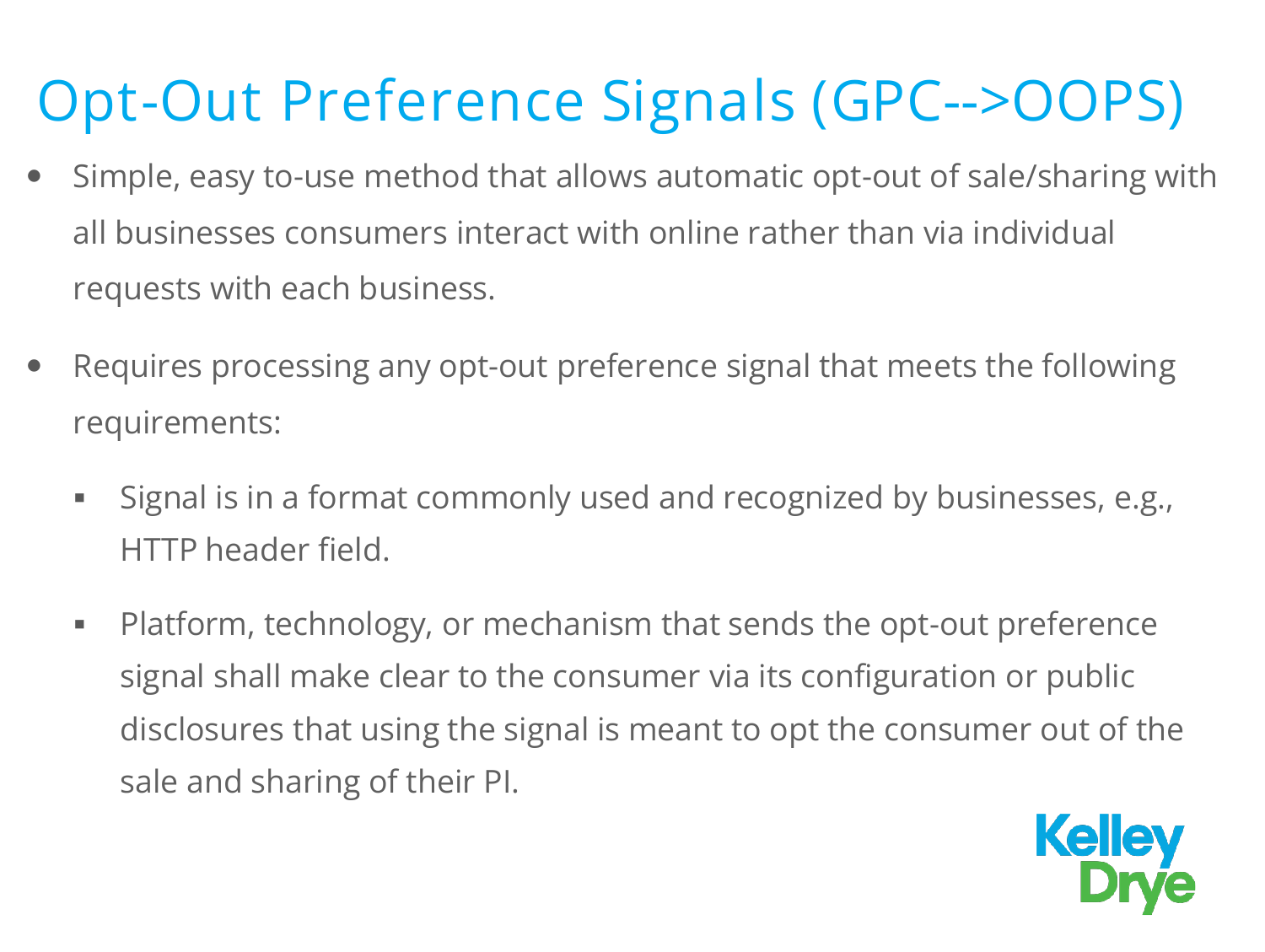### OOPS—Not optional (Friction)

- Even if business posts opt-out sale/share/limit sensitive PI links, it must still process opt out preference signal, but may do so "in a nonfrictionless manner."
- If business processes signal in a frictionless manner, includes certain disclosures in its privacy policy, and fully honors the opt out (online/offline), it does not need to post other opt-out links on its site.
- Frictionless = not charging a fee/requiring valuable consideration, change consumer's experience with the product/service, or display a notification, pop-up, text, graphic, animation, sound, video, or any interstitial content in response to signal (other than opt out status).

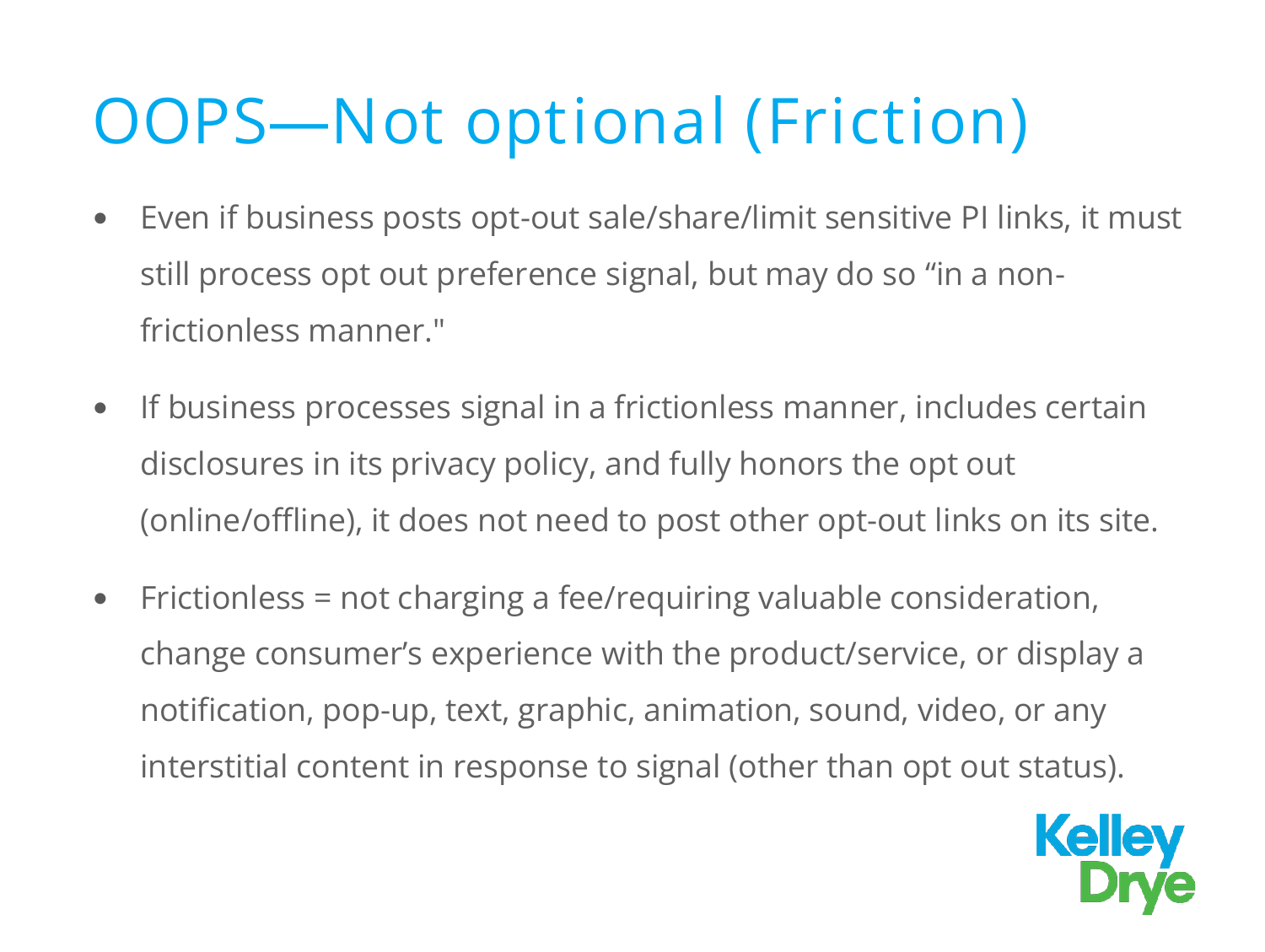#### OOPS: No for Sens. PI, Yes for third parties

- Regs explicitly state that signals do not need to express consumer's request to limit the use and disclosure of sensitive PI.
- Also do not need to contemplate opt-in consent from children (or their parents).
- A third party that collects PI from a consumer online (e.g., through a first party's website) and receives an OOPS shall recognize the signal as a valid request to opt-out of sale/sharing and shall not retain, use, or disclose that PI unless informed by the business that the consumer has consented to the sale or sharing of their PI or the third party becomes a service provider.
- Business not required to undertake identity resolution in response to OOPS.

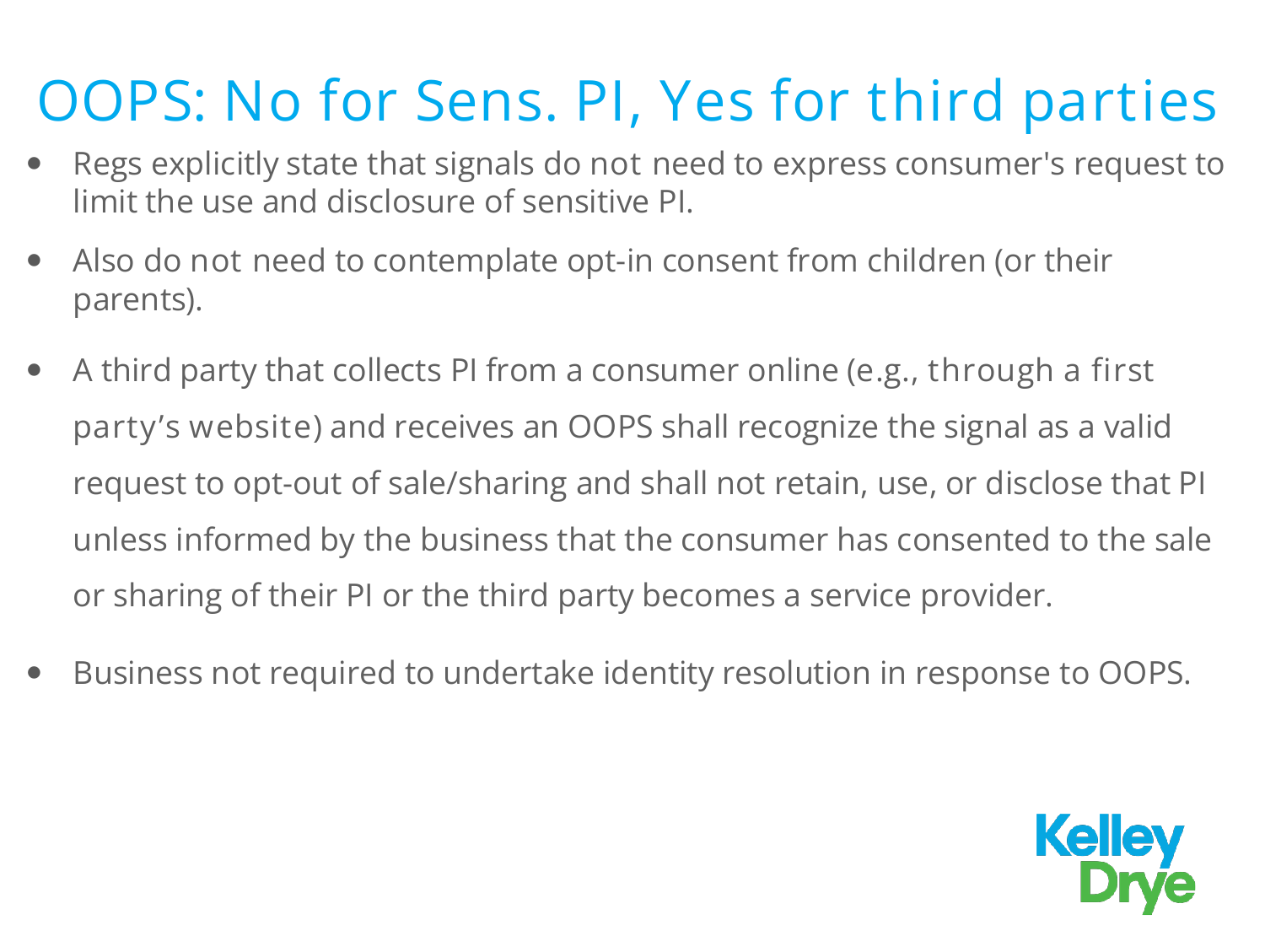#### Enforcement—Empowered Agency

- While there are provisions about requiring consumers to file sworn complaints, the CPPA can accept and initiate investigations on unsworn and anonymous complaints, and on its own.
- Probable cause determination is final and not subject to appeal, but...
- The probable cause hearing does not result in a fine or a judgment on violations. It results in a prob cause determination by CPPA which can be resolved with a settlement (any settlement would be public). Alternatively, company can proceed to an administrative hearing before an ALJ.
- Agency has broad power to initiate and undertake audits.

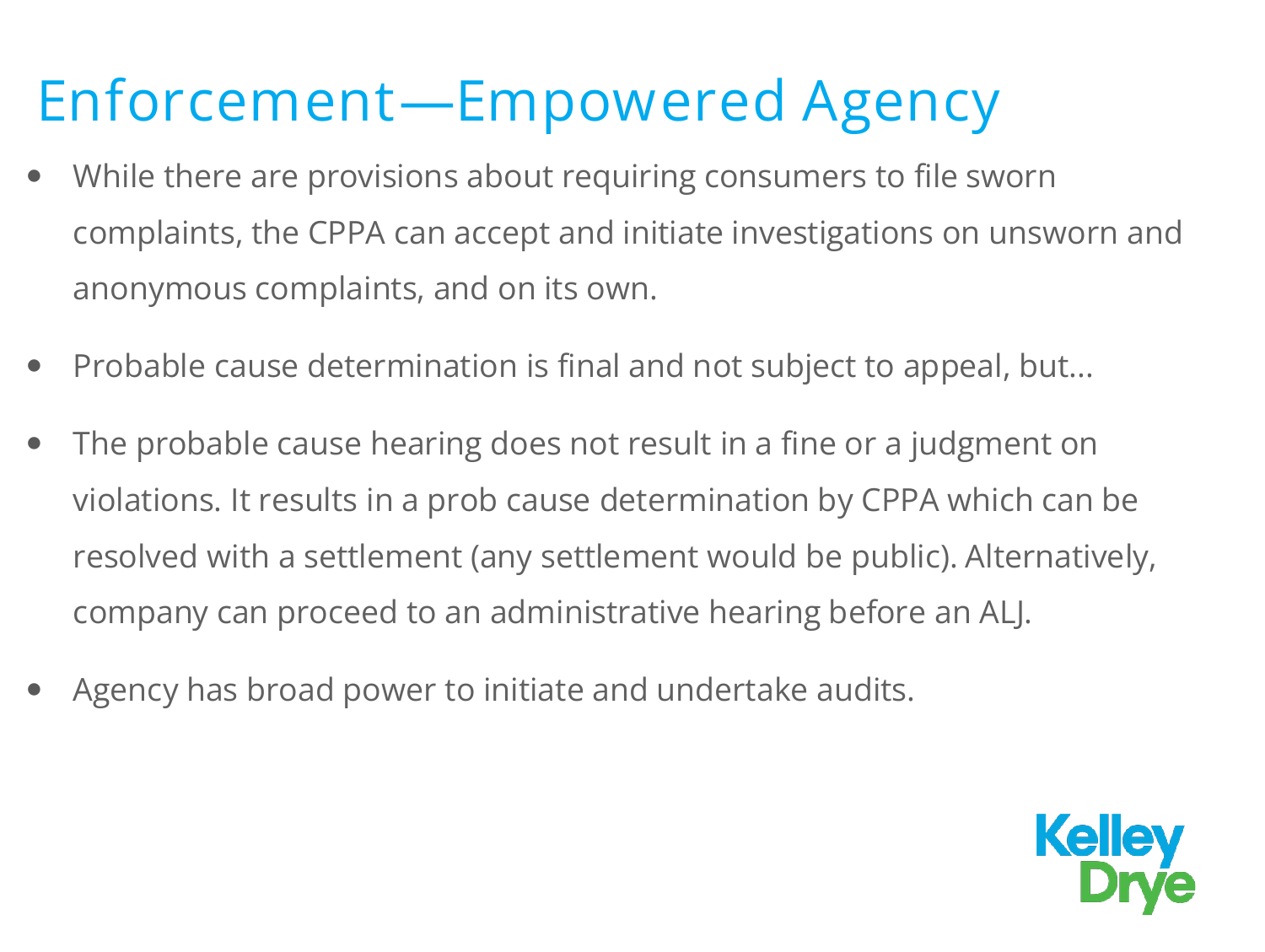#### Takeaways

- Data mapping/inventory is more crucial than ever.
	- Flows among business, service providers, contractor, third party (business).
	- **Detail in notice at collection and privacy policy.**
- This is a heavy lift—use software.
- The regs make Calif even more the outlier among state privacy laws, but...
- Don't delay preparation waiting for a Federal Bill—just be surprised (overjoyed?) if it comes.
- (*CPPA has indicated a second round of rulemaking may focus on automated decisionmaking, cybersecurity audits, and privacy risk assessments; the timeline for issuance of additional rules is currently unclear*).

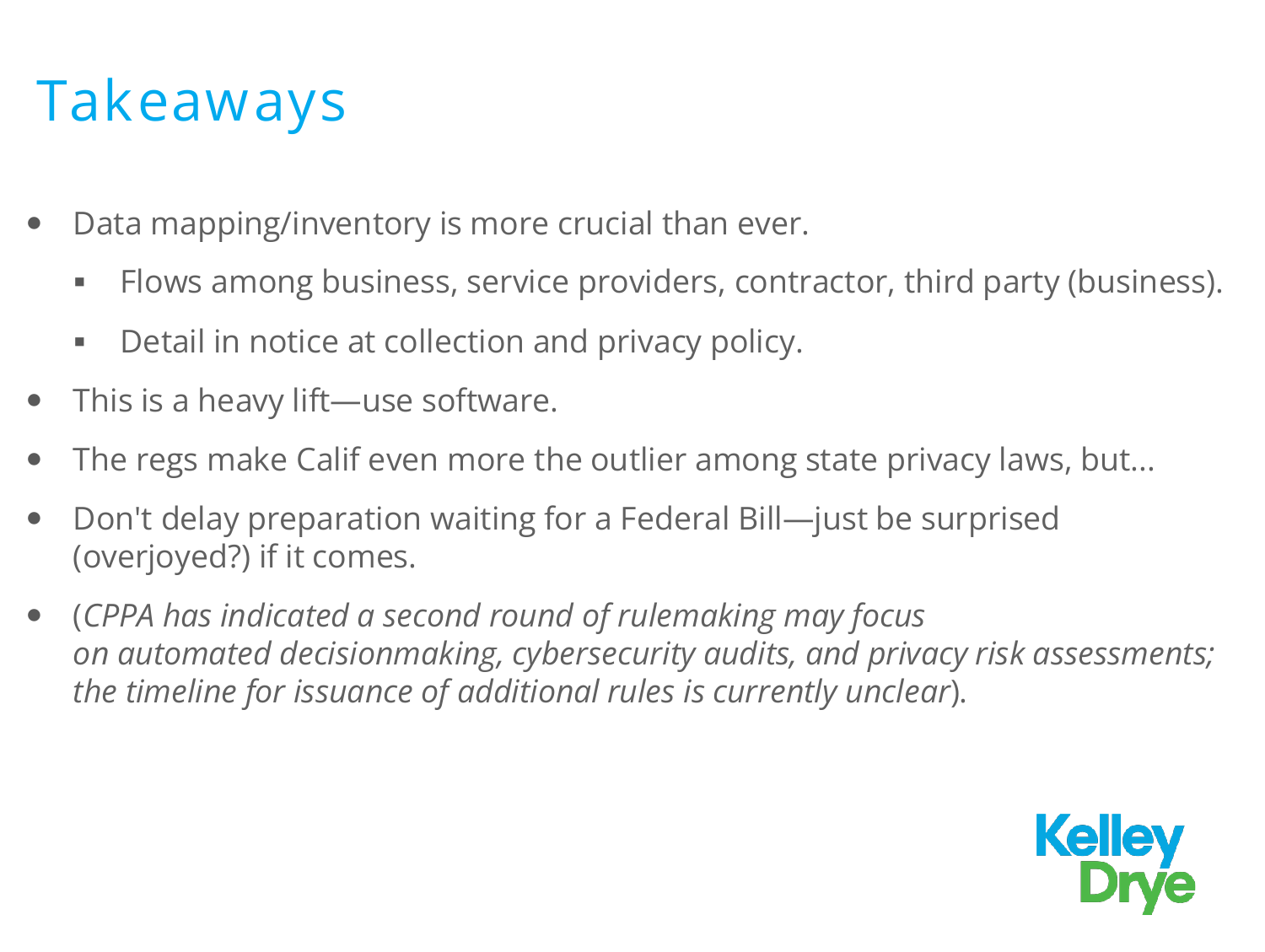#### QUESTIONS?



ROBERT B. CUNNINGHAM *SPECIAL COUNSEL* RCUNNINGHAM@KELLEYDRYE.COM



ROD GHAEMMAGHAMI *SENIOR ASSOCIATE* RGHAEMMAGHAMI@KELLEYDRYE.COM